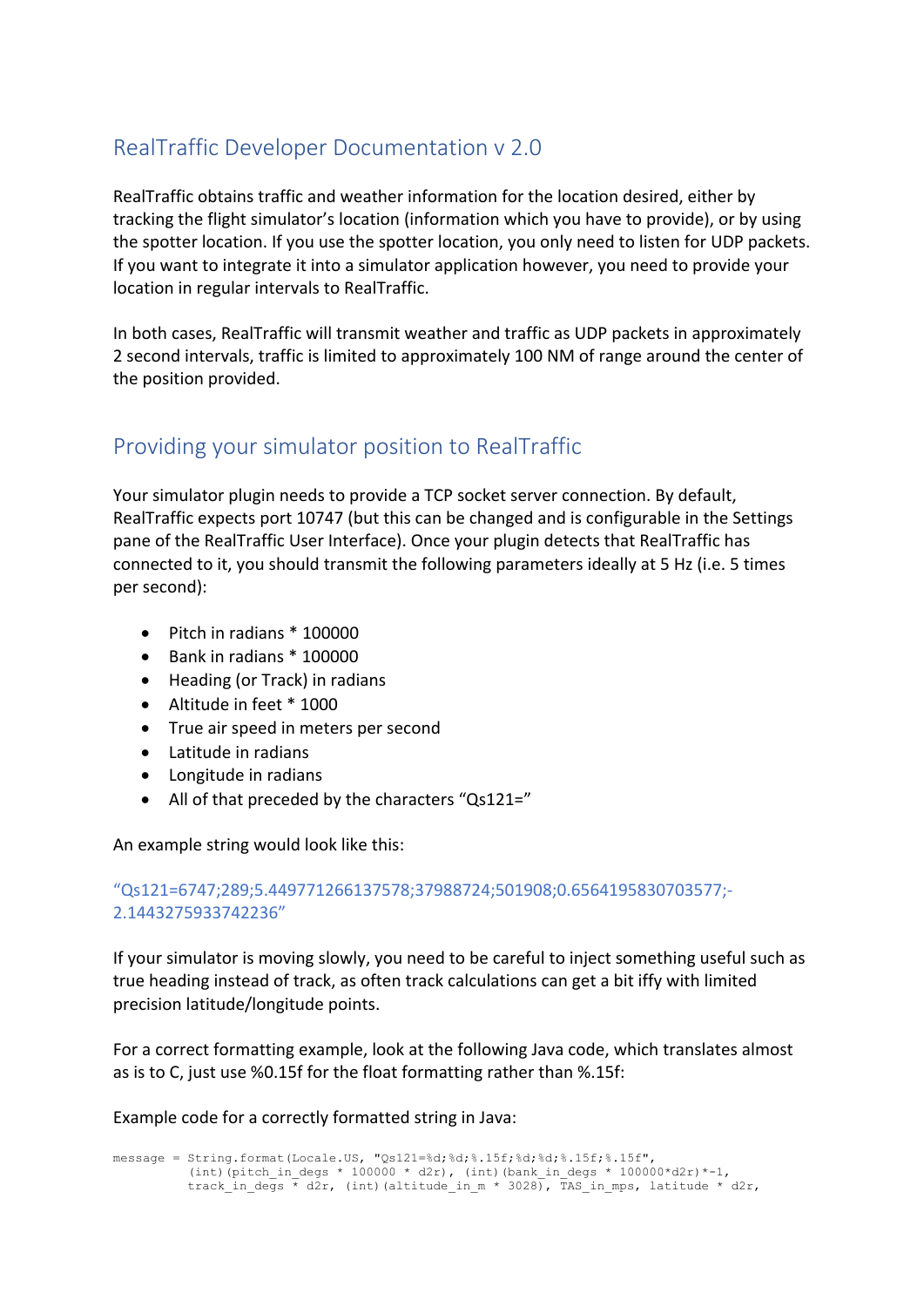longitude \* d2r);

Once you are injecting this data correctly, RealTraffic will spring to life and indicate your position in the map display, as well as show any traffic around you.

If you want the Foreflight and/or Garmin Pilot apps to be supported correctly, you must inject position and attitude updates at 5 Hz.

# Using the Destination Traffic/Weather feature

In order to receive destination traffic and weather on ports 49005/49006, send the following message to RT:

Qs376=YSSY;KLAX

This would set the destination to KLAX and start broadcasting destination traffic and weather. This feature is only available for professional license holders of RT.

# How to find out license and version information

Send the string

Qs999=version

to RT and you'll receive a JSON string back with the following information:

{ "version":"9.0.170","level": 2 }

Where version is the current version being run in format major.minor.build, and the subscription level with 0 = pre-v9-release standard license, 1 = post-v9-release standard license, 2 = professional license.

## Reading weather and traffic information

RealTraffic broadcasts all traffic and weather information via UDP. Weather information pertains to the nearest airport, and is mostly of value to plugins who want to position traffic at the correct altitude. ADS-B altitude is always reported in reference to the standard atmospheric pressure of 1013.2 hPa. Therefore, if local pressure is different from 1013.2 hPa, you have to correct the altitude of the traffic (approximately 30ft of altitude per hPa of pressure difference). Assuming I remember my barometry correctly from flight school: If the local pressure is 1023 hPa and ground is at sea level, an airplane indicating ADS-B altitude of 10'000ft would in reality be at 10'300ft, while with a local pressure of 1003 hPa the same airplane would be flying at 9'700ft AGL (over the ground).

The weather messages are broadcast as UDP packets once every 10 seconds on port 49004 containing a JSON string with the following format: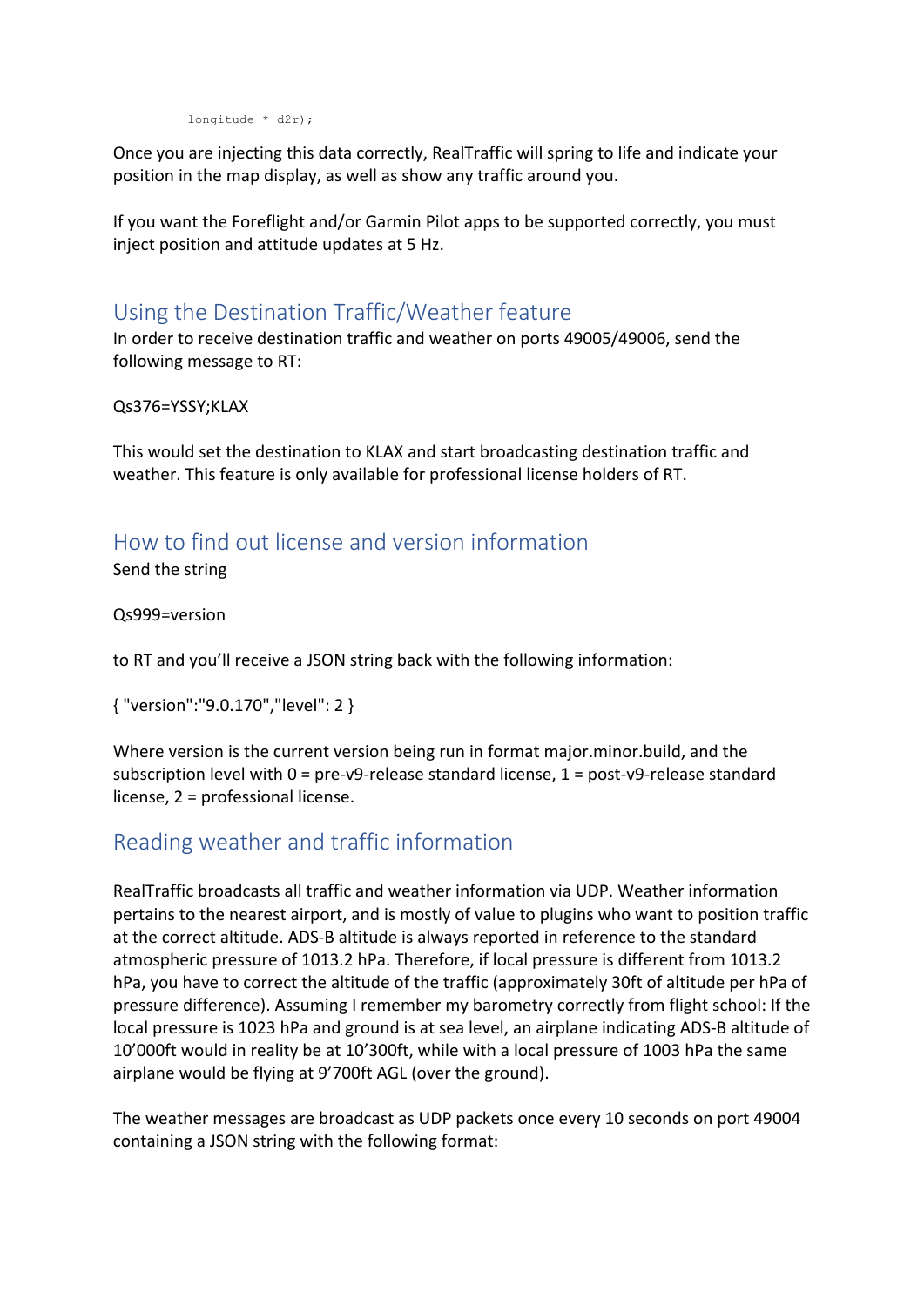## "{"ICAO": "XXXX","QNH": 1013, "METAR": "XXXX", "NAME": "XXXX", "IATA": "XXXX" , "DISTNM": 0}";

The fields should be self-explanatory, in case they're not:

- ICAO is the ICAO code of the nearest airport,
- QNH is the reported pressure in hPa, often to within 0.1 hPa precision,
- METAR contains the full METAR received,
- NAME shows the airport name (usually long),
- IATA is the IATA code of the airport (YSSY = Sydney in ICAO speak, SYD = Sydney in IATA speak), and lastly,
- DISTNM is the distance to said airport in nautical miles.

The traffic data is broadcast again as UDP packets, and these come in several formats:

- XTRAFFICPSX (Foreflight format) which is broadcast on port 49002,
- AITFC (AITraffic) format, broadcast on port 49003
- RTTFC (our own Traffic format), broadcast on port 49005
- RTDEST (destination Traffic), broadcast on port 49006

Further to this, the simulator position is re-distributed (for the benefit of other third party apps) as XGPS and XATT messages on the same port as Foreflight messages, 49002.

# XTRAFFICPSX format

In foreflight format, each traffic in your area will be broadcast in a string with the following format:

"XTRAFFICPSX,hexid,lat,lon,alt,vs,airborne,hdg,spd,cs,type"

where the parameters are:

- Hexid: the hexadecimal ID of the transponder of the aircraft. This is a unique ID, and you can use this ID to track individual aircraft.
- Lat: latitude in degrees
- Lon: longitude in degrees
- Alt: altitude in feet
- Vs: vertical speed in ft/min
- Airborne: 1 or 0
- Hdg: The heading of the aircraft (it's actually the true track, strictly speaking. )
- Spd: The speed of the aircraft in knots
- Cs: the ICAO callsign (Emirates 413 = UAE413 in ICAO speak, = EK413 in IATA speak)
- Type: the ICAO type of the aircraft, e.g. A388 for Airbus 380-800. B789 for Boeing 787-9 etc.

The GPS and Attitude messages are as follows: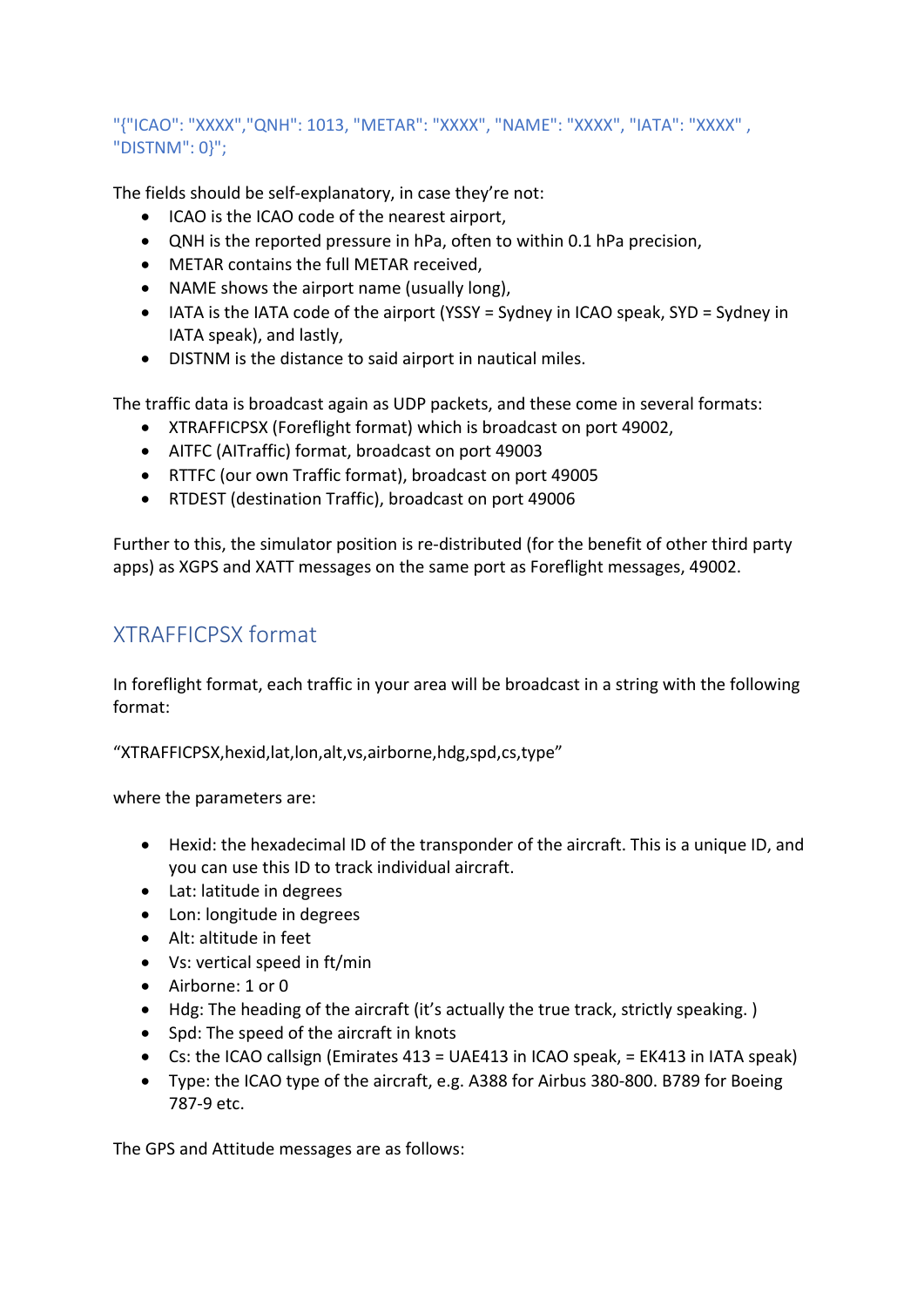"XGPSPSX,lon,lat,alt,track,gsp"

Where the parameters are:

- Lon: Longitude in degrees (remember west = negative)
- Lat: Latitude in degrees (north = positive)
- Alt: Altitude in meters
- Track: True track
- Gsp: Ground speed in meters per second

"XATTPSX,hdg,pitch,roll"

Where the parameters are:

- Hdg: The heading of the aircraft (true heading)
- $\bullet$  Pitch: The pitch in degrees, positive = pitch up
- Roll: The roll angle in degrees, positive = right roll

# AITFC format

AI Traffic format is similar to Foreflight, but has additional parameters (the last 3 parameters, marked in bold below):

"AITFC,hexid,lat,lon,alt,vs,airborne,hdg,spd,cs,type,**tail,from,to,timestamp**"

For the first 10 parameters see description above, the last three parameters are:

- Tail: The registration number of the aircraft
- From: The origin airport where known (in IATA or ICAO code)
- To: The destination airport where known (in IATA or ICAO code)
- Timestamp: The UNIX epoch timestamp when this position was valid

## RTTFC/RTDEST format

This format contains almost all information we have available from our data sources. The format is:

"RTTFC,hexid, lat, lon, baro\_alt, baro\_rate, gnd, track, gsp, cs\_icao, ac\_type, ac\_tailno, from iata, to iata, timestamp, source, cs iata, msg\_type, alt\_geom, IAS, TAS, Mach, track rate, roll, mag\_heading, true\_heading, geom\_rate, emergency, category, nav\_qnh, nav\_altitude\_mcp, nav\_altitude\_fms, nav\_heading, nav\_modes, seen, rssi, winddir, windspd, OAT, TAT, isICAOhex,augmentation status,authentication"

- hexid
- $\bullet$  lat = latitude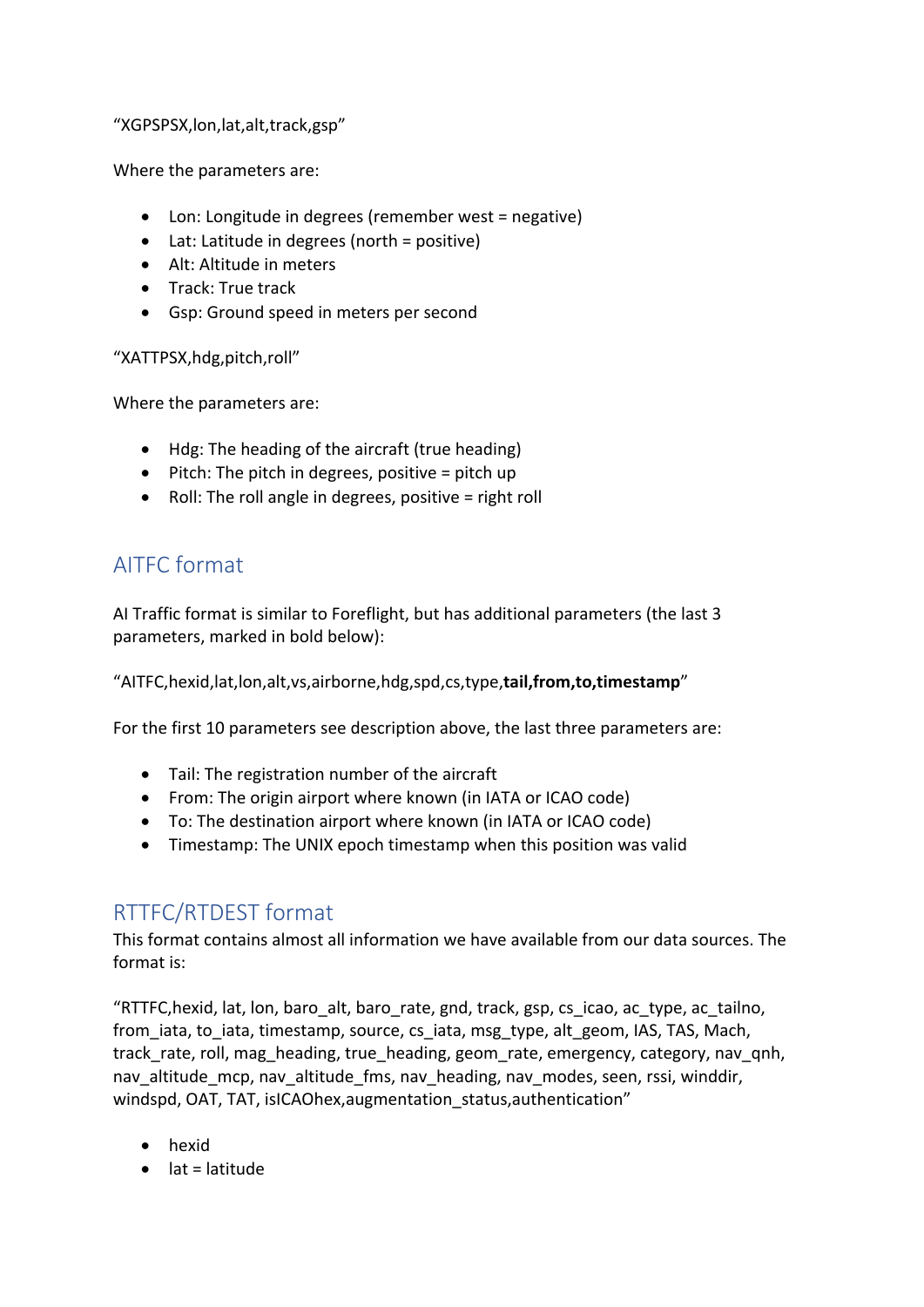- lon = longitude
- $\bullet$  baro alt = barometric altitude
- baro rate = barometric vertical rate
- $gnd =$  ground flag
- $\bullet$  track = track
- $gsp = ground speed$
- cs icao = ICAO call sign
- ac type = aircraft type
- ac\_tailno = aircraft registration
- from iata = origin IATA code
- to iata = destination IATA code
- timestamp = unix epoch timestamp when data was last updated
- source = data source
- $\bullet$  cs iata = IATA call sign
- msg type = type of message
- alt geom = geometric altitude (WGS84 GPS altitude)
- $\bullet$  IAS = indicated air speed
- TAS = true air speed
- Mach = Mach number
- $\bullet$  track rate = rate of change for track
- $\bullet$  roll = roll in degrees, negative = left
- $\bullet$  mag heading = magnetic heading
- $\bullet$  true heading = true heading
- geom rate = geometric vertical rate
- emergency = emergency status
- category = category of the aircraft
- nav qnh = QNH setting navigation is based on
- nav altitude mcp = altitude dialled into the MCP in the flight deck
- nav altitude fms = altitude set by the flight management system (FMS)
- nav heading = heading set by the MCP
- nav modes = which modes the autopilot is currently in
- seen = seconds since any message updated this aircraft state vector
- rssi = signal strength of the receiver
- winddir = wind direction in degrees true north
- $\bullet$  windspd = wind speed in kts
- OAT = outside air temperature / static air temperature
- TAT = total air temperature
- isICAOhex = is this hexid an ICAO assigned ID.
- Augmentation status = has this record been augmented from multiple sources
- Authentication = authentication status of the license, safe to ignore.

The "source" field can contain the following values:

- adsb icao: messages from a Mode S or ADS-B transponder.
- adsb icao nt: messages from an ADS-B equipped "non-transponder" emitter e.g. a ground vehicle.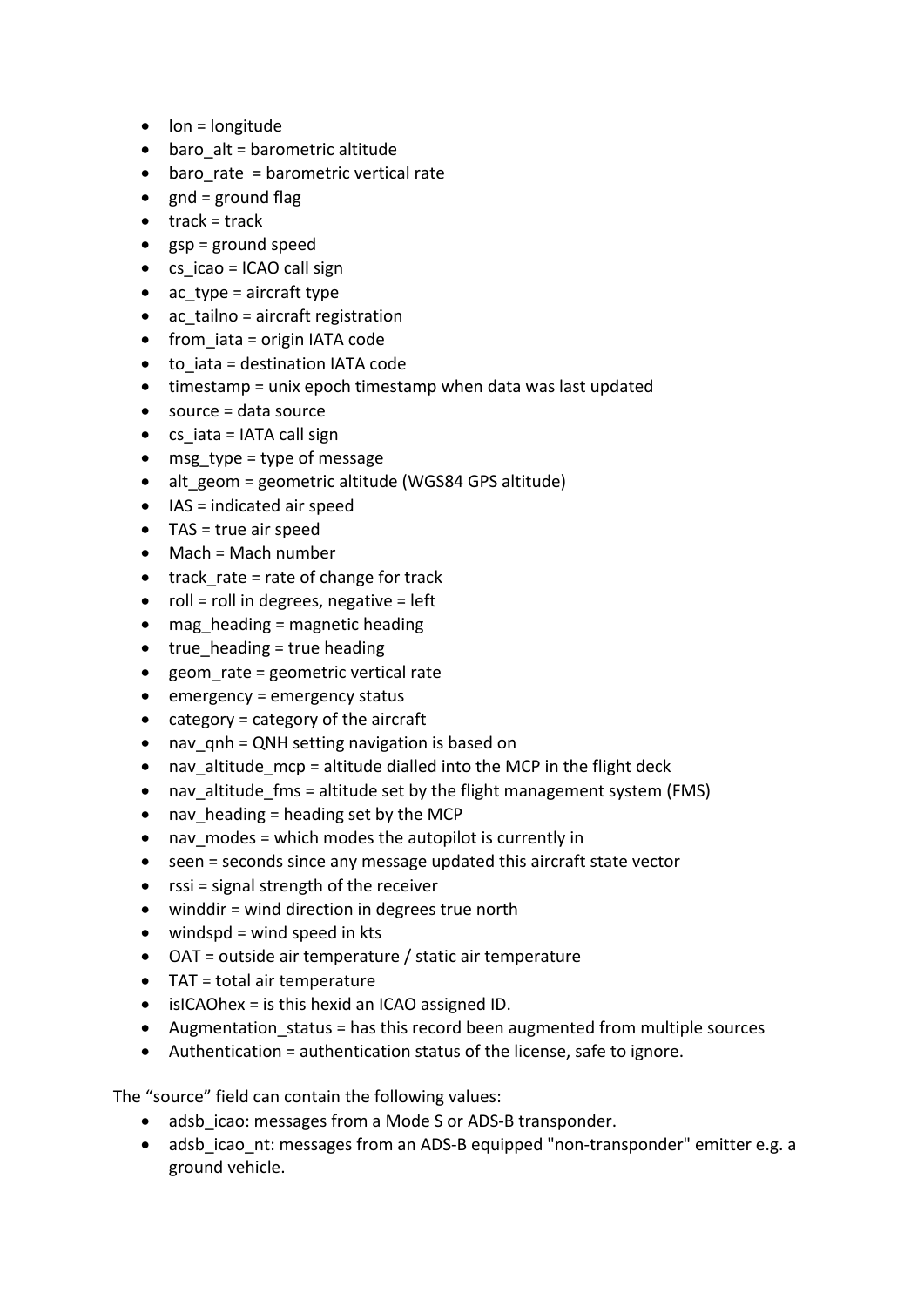- adsr icao: rebroadcast of an ADS-B messages originally sent via another data link
- tisb icao: traffic information about a non-ADS-B target identified by a 24-bit ICAO address, e.g. a Mode S target tracked by SSR.
- adsc: ADS-C (received by satellite downlink) usually old positions, check tstamp.
- mlat: MLAT, position calculated by multilateration. Usually somewhat inaccurate.
- other: quality/source unknown. Use caution.
- mode s: ModeS data only, no position.
- adsb other: using an anonymised ICAO address. Rare.
- adsr\_other: rebroadcast of 'adsb\_other' ADS-B messages.
- tisb other: traffic information about a non-ADS-B target using a non-ICAO address
- tisb trackfile: traffic information about a non-ADS-B target using a track/file identifier, typically from primary or Mode A/C radar

#### A couple of example data sets:

```
RTTFC,11234042,-33.9107,152.9902,26400,1248,0,90.12,490.00,AAL72,B789,
N835AN,SYD,LAX,1645144774.2,X2,AA72,adsb_icao,27575,320,474,0.780,
0.0, 0.0, 78.93, 92.27, 1280, none, A5, 1012.8, 35008, -1, 71.02autopilot|vnav|lnav|tcas,0.0,-21.9,223,24,-30,0,1,170124
```

```
RTTFC,10750303,-33.7964,152.3938,20375,1376,0,66.77,484.30,UAL842,B789,
N35953,SYD,LAX,1645144889.8,X2,UA842,adsb_icao,21350,343,466,0.744,-0.0,
0.5, 54.49, 67.59, 1280, \text{none}, A5, 1012.8, 35008, -1, 54.84,autopilot|vnav|lnav|tcas,0.0,-20.8,227,19,-15,14,1,268697
```
## Using Satellite Imagery

As of version 8, global real-time satellite coverage is available. Of particular interest for developers are the RDW (Radar raw) data and the true color image.

The geostationary satellites used to create the imagery are

- GOES17 at 137.2 degrees West
- GOES16 at 75.2 degrees West
- Meteosat 10 at 0 degrees
- Meteosat 8 at 45 degrees East
- Himawari 8 at 140.7 degrees East

Meteosat updates every 15 minutes, the others every 10 minutes. Best resolution for Meteosat is 1km per pixel, for the others 500m per pixel.

Processing time for each satellite is approximately 8 minutes, therefore by the time the data is available, the lag behind real-time is between 8 and 18 minutes depending on the scan time. GOES16 and 17 as well as the Himawari 8 satellites don't take a single picture like a camera, but rather scan the earth in 10 horizontal scan lines, each taking about 45 seconds to complete. The Meteosat satellites are a fair bit older and use a different method of scanning the earth. The entire satellite is rotating and multiple scan lines are taking data as the earth zips by the apertures.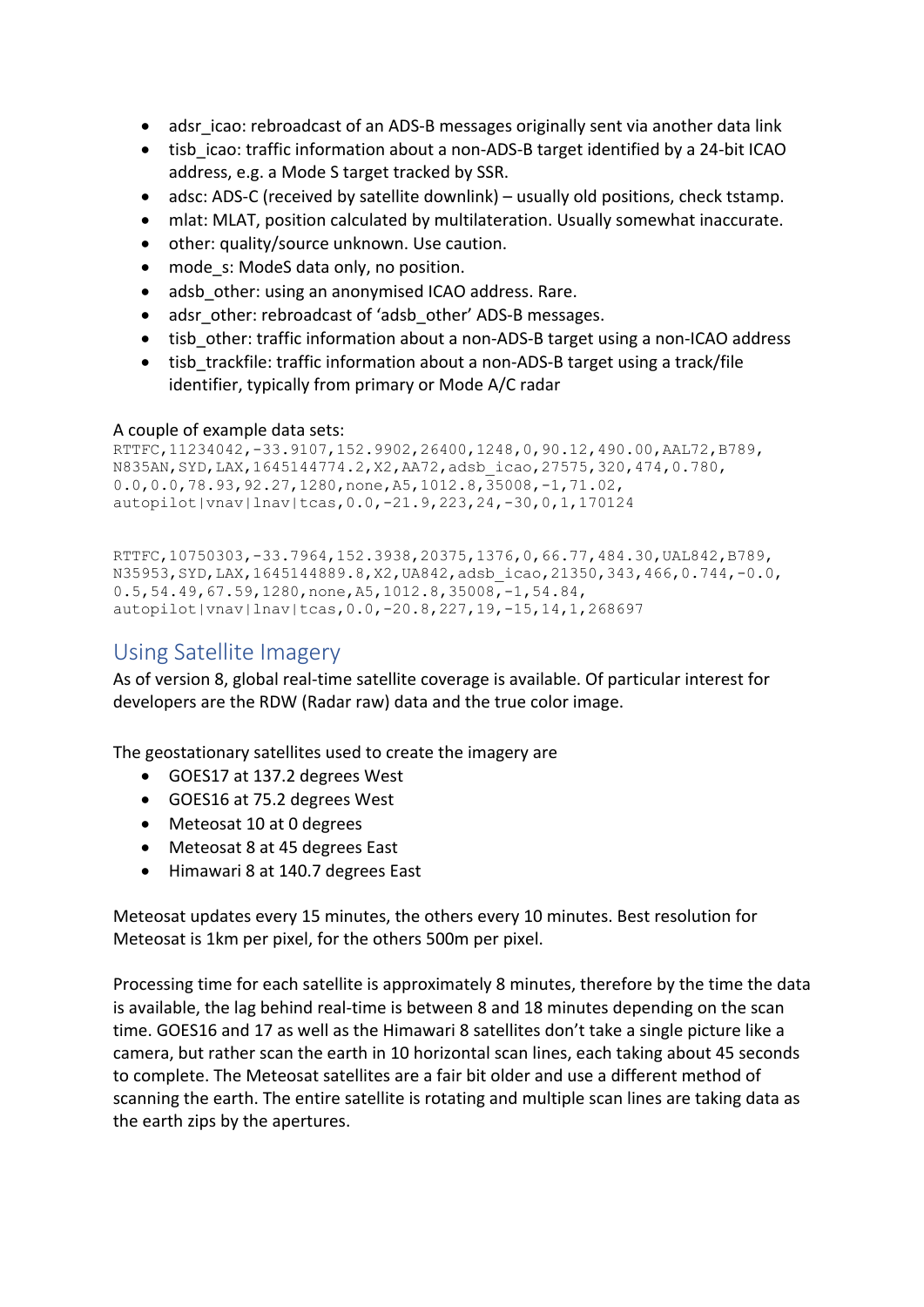The format of the images is in high quality jpg encoding. Resolution is 1600 x 1600 pixel for each tile (equivalent to the native resolution available at the sub-satellite point), each spanning 10 x 10 degrees in a Mercator projection. This makes it relatively easy to derive the position of each pixel in simulator space.

If you would like any products not already available, please inquire and I can make them available as all data is derived from the satellite's raw data feeds.

### True color image

This is a color enhanced rendition of the earth with all clouds. Native resolution is 500m per pixel at the sub-satellite point (less the further away one goes). This image is available from RT if it is selected as the currently visible image.

### False colour infrared

This is the 10.4 micrometer channel in the infrared. It is coloured such that cloud top temperatures of -40C and less are rendered in colour, making it particularly useful to identify regions of convective activity, e.g. thunderstorms.

### PWV – Precipitable Water Vapour

This image is a false colour composite comprised of three water vapour channels: Blue represents water vapour at about 9km altitude, green at 5km altitude, and red at 3km altitude. This image is useful to identify Jetstream locations, as well as areas of clear air turbulence (where Jetstream collide or make sharp turns).

### RDR – Radar image

This is a product created to estimate radar returns as they would be shown on an on-board radar system.

### RDW – Raw radar image

This is the image the radar image is based on, but is in grayscale, with full white indicating strongest returns. This allows a plugin developer to implement gain control in the on-board radar. This image is not available for display in the GUI, but it is available from the RT web interface regardless of which satellite overlay is selected by the user.

### How to access the data

RealTraffic has a web interface at port 60888. Connect a web-browser to this port and you can download the data products (or any app you might write is able to talk to RT on that port):

- Launch a web browser and navigate to the host where RT is running on, usually that's localhost: http://localhost:60888
- This will show you a JSON string with the UTC timestamp (in epoch seconds) of the currently shown image, it also shows which image is being shown, as well as the lower left corner latitude and longitude of the image. Each image is 10 x 10 degrees